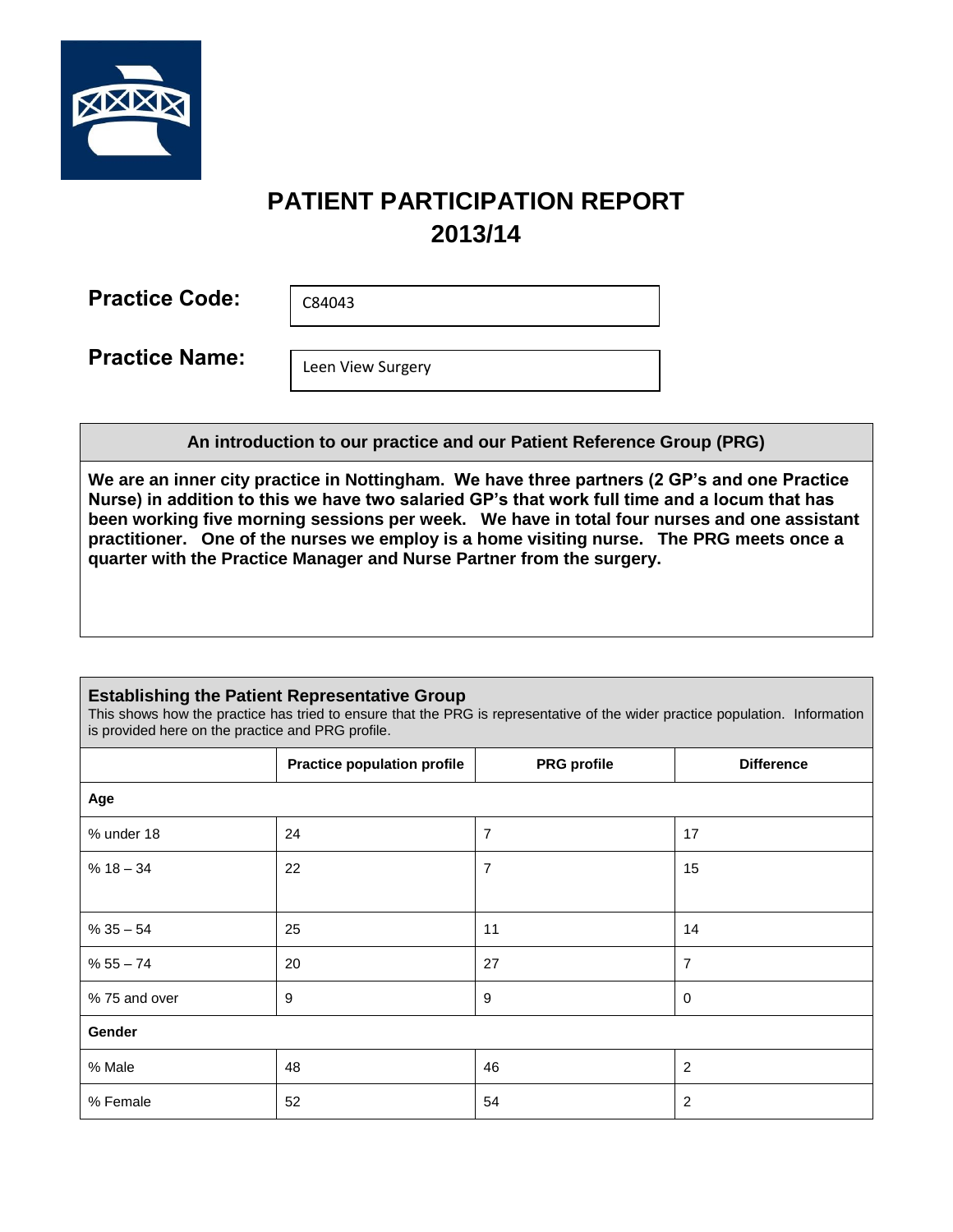| <b>Ethnicity</b>                               |             |     |             |  |
|------------------------------------------------|-------------|-----|-------------|--|
| % White British                                | 91          | 90  | 1           |  |
| % Mixed white/black<br>Caribbean/African/Asian | 5           | 4.5 | 0.5         |  |
| % Black African/Caribbean                      | $\mathbf 1$ | 4.5 | 3.5         |  |
| % Asian -<br>Indian/Pakistani/Bangladeshi      |             |     | $\mathbf 0$ |  |
| % Chinese                                      |             |     |             |  |
| % Other                                        |             |     |             |  |

These are the reasons for any differences between the above PRG and Practice profiles:

There is an ageing population in Bulwell and they seem happy to contribute their time to the PPG. The younger generation seem have no community interest and do not seem prepared to commit any time to participate.

In addition to the above demographic factors this is how the practice has also taken account of other social factors such as working patterns of patients, levels of unemployment in the area, the number of carers:

Lots of contributing factors: High amount of under 16's therefore parents are also patients who would provide childcare. There are also work commitments to consider and lack of enthusiasm.

This is what we have tried to do to reach groups that are under-represented:

Leaflets Our web site In-house posters **Twitter** Facebook PPG members promoting within the surgery on flu and drop in clinic days and attending the baby and child immunisations clinics.

**Setting the priorities for the annual patient survey** This is how the PRG and practice agreed the key priorities for the annual patient survey

At the last patient group meeting the members agreed that the survey questions would include what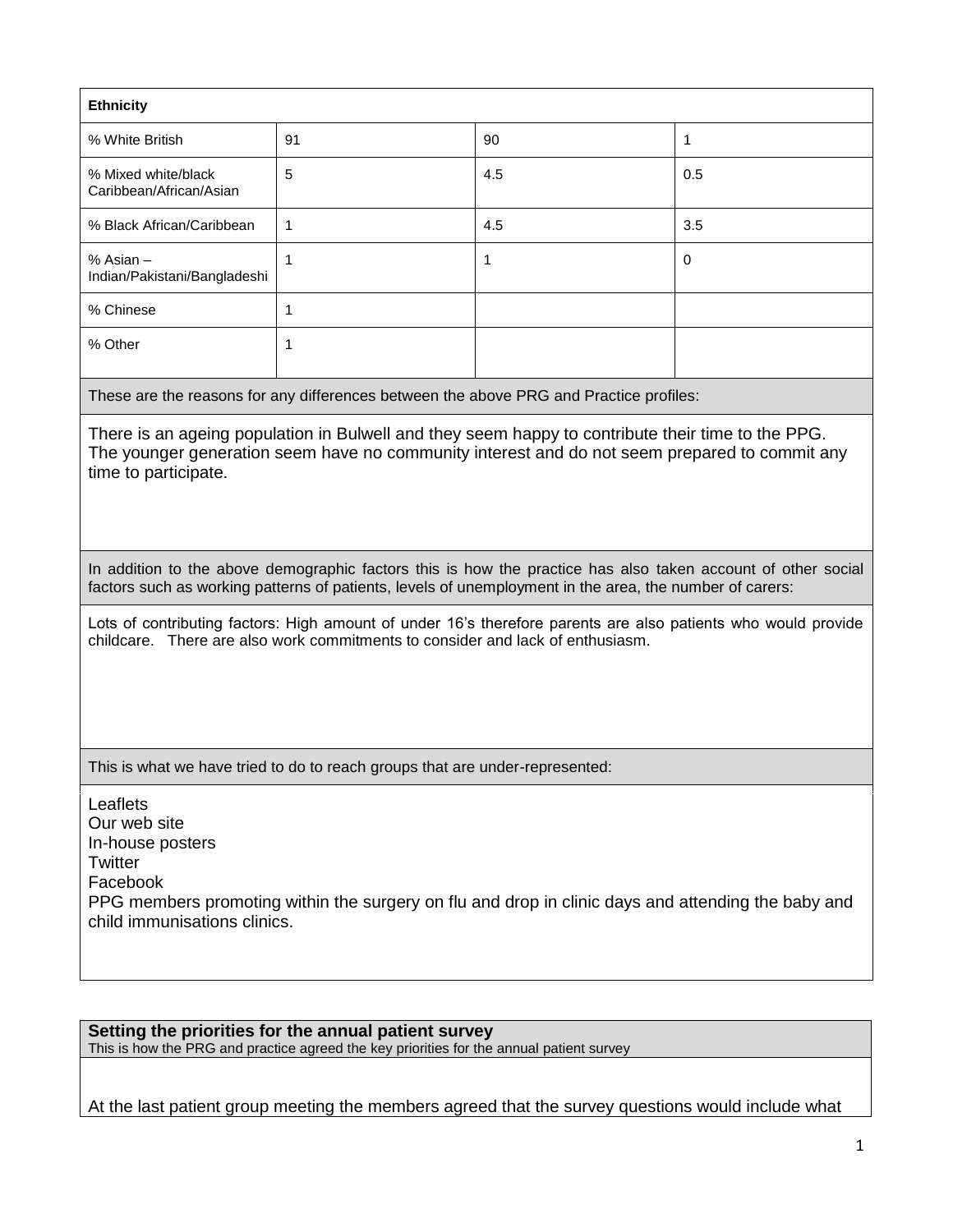|                       | the group had concerns about. They felt that this should reflect that the rest of the practice |
|-----------------------|------------------------------------------------------------------------------------------------|
| populations concerns. |                                                                                                |

#### **Designing and undertaking the patient survey**

This describes how the questions for the patient survey were chosen, how the survey was conducted with our patients and includes a summary of the results of the survey (full results can be viewed as a separate document) How the practice and the Patient Reference Group worked together to select the survey questions:

Meetings took place and questions were decided during these meetings.

How our patient survey was undertaken:

Questionnaires were given to patients when they attended the surgery PPG members handed the questionnaires to patients during surgery times The questionnaire was also available on line

Summary of our patient survey results:

|                                                                                                               | <b>No</b>  |      |      |      | <b>Very</b> |                  |
|---------------------------------------------------------------------------------------------------------------|------------|------|------|------|-------------|------------------|
| <b>Access to a Doctor or Nurse</b>                                                                            | experience | Poor | Fair | Good | Good        | <b>Excellent</b> |
| 1. Speed at which the telephone was answered initially                                                        | 12         | 21   | 14   | 35   | 18          |                  |
| 2. Speed at which the telephone was answered if call transferred                                              | 30         | 6    | 20   | 26   | 11          |                  |
| 3. When it was in use (it will be resumed soon) were you happy with<br>the automated telephone system         | 29         | 8    | 14   | 26   | 14          | 8                |
| 4. Length of time you had to wait for an appointment                                                          |            | 13   | 18   | 25   | 19          | 19               |
| 5.Do you like to have early appointments available<br>(even if this reduces the number of later appointments) |            | 0    |      | 34   | 15          | 23               |
| 6. Seeing the Doctor of your choice                                                                           | q          | 5    | 12   | 27   | 23          | 24               |
| 7. Length of time waiting to check in with Reception                                                          | ٦          | ר    | 8    | 37   | 34          | 19               |
| 8. Are you happy with the automated check-in system                                                           | 33         | 11   |      | 18   | 17          | 8                |
| 9. Length of time waiting to see the Doctor or Nurse                                                          | 6          |      | 21   | 39   | 19          | 4                |
| 10.Are you happy with the emergency drop-in service                                                           | 37         | 4    | 5    | 23   | 13          | 8                |
| 11. Opportunity of speaking to a Doctor or Nurse on the telephone<br>when necessary                           | 35         | 6    | 13   | 26   | 13          | h                |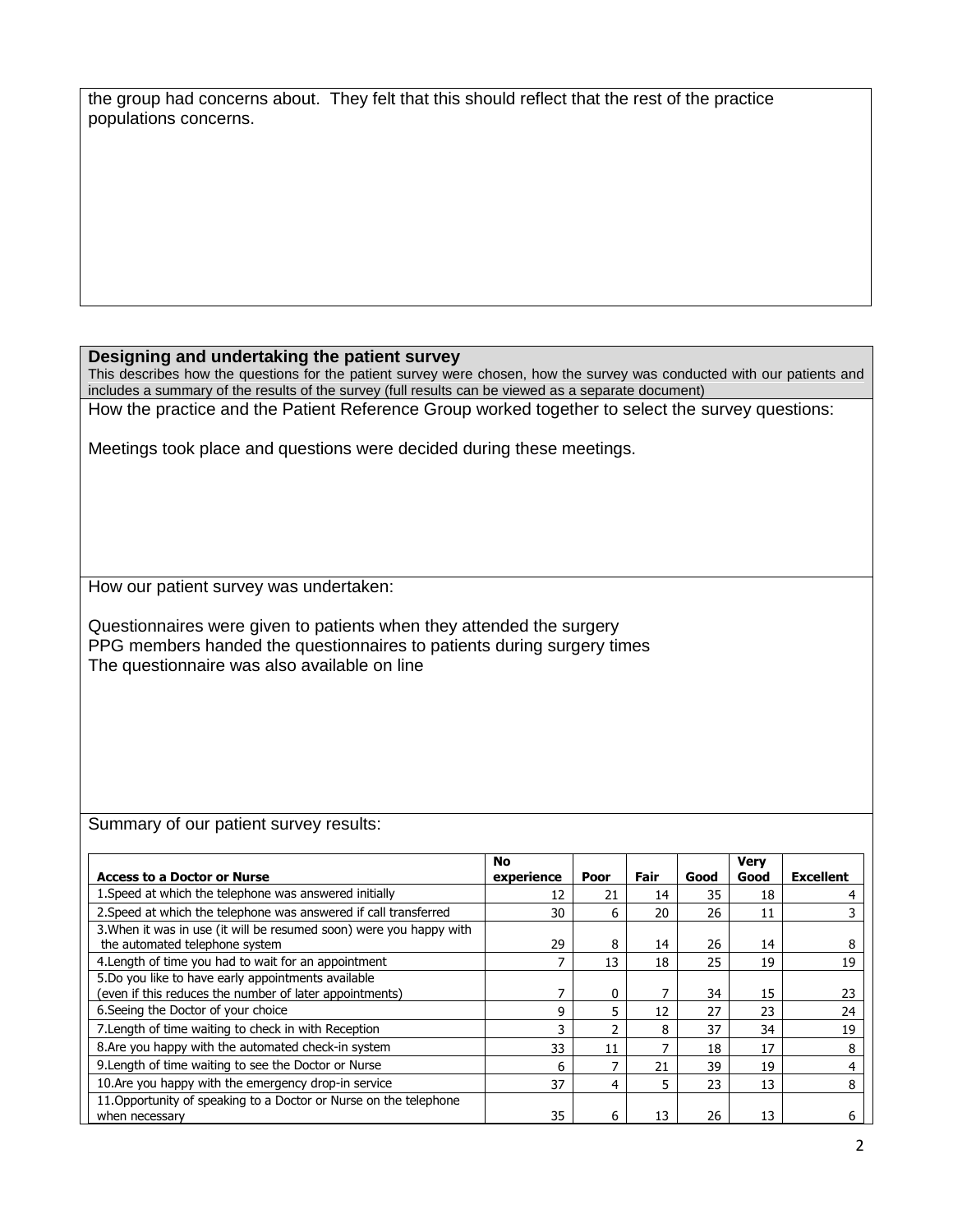| 12. Would you be happy to be telephone triaged by a nurse if you<br>needed and urgent appointment | 26             | 3              | 4    | 20   | 24          | 9                |
|---------------------------------------------------------------------------------------------------|----------------|----------------|------|------|-------------|------------------|
| 13. Opportunity of obtaining a home visit when necessary                                          | 53             | $\mathbf{1}$   | 8    | 14   | 11          | 3                |
| 14. Level of satisfaction with the afterhours service                                             | 47             | 3              | 10   | 4    | 10          | $\mathbf{1}$     |
| 15. Would you be happy to have a telephone consultation with a                                    |                |                |      |      |             |                  |
| doctor if a problem could be sorted out over the phone                                            | 1              | 7              | 14   | 28   | 19          | 0                |
|                                                                                                   | <b>No</b>      |                |      |      | <b>Very</b> |                  |
| Obtaining a repeat prescription                                                                   | experience     | Poor           | Fair | Good | Good        | <b>Excellent</b> |
| 16. Prescription ready on time                                                                    | 5              | 2              | 9    | 12   | 36          | 35               |
| 17. Prescription correctly issued                                                                 | 7              | 1              | 7    | 12   | 36          | 35               |
| 18. Handling of any queries                                                                       | 16             | 0              | 7    | 15   | 29          | 27               |
|                                                                                                   | <b>No</b>      |                |      |      | <b>Very</b> |                  |
| <b>Obtaining test results</b>                                                                     | experience     | Poor           | Fair | Good | Good        | <b>Excellent</b> |
| 19. Were you told when to contact us for your results?                                            | 20             | 7              | 10   | 17   | 22          | 14               |
| 20. Results available when you contacted us                                                       | 21             | 5              | 10   | 17   | 23          | 14               |
| 21. Level of satisfaction with the amount of information provided                                 | 12             | $\mathbf{1}$   | 10   | 25   | 28          | 11               |
| 22. Level of satisfaction with the manner in which the result was                                 |                |                |      |      |             |                  |
| given                                                                                             | 14             | 4              | 5    | 21   | 31          | 13               |
|                                                                                                   | <b>No</b>      |                |      |      | <b>Very</b> |                  |
| <b>About the staff</b>                                                                            | experience     | Poor           | Fair | Good | Good        | <b>Excellent</b> |
| 23. The information provided by the Reception staff                                               | 3              | 1              | 10   | 31   | 25          | 19               |
| 24. The helpfulness of the Reception staff                                                        | $\overline{2}$ | $\mathbf{1}$   | 5    | 36   | 31          | 26               |
| 25. The information provided by other staff                                                       | 14             | 1              | 8    | 30   | 26          | 17               |
| 26. The helpfulness of other staff                                                                | 13             |                | 9    | 28   | 25          | 15               |
|                                                                                                   | <b>No</b>      |                |      |      | <b>Very</b> |                  |
| <b>And finally</b>                                                                                | experience     | Poor           | Fair | Good | Good        | <b>Excellent</b> |
| 27.Do you feel you get enough information about the services                                      |                |                |      |      |             |                  |
| available at the practice                                                                         | 8              | 7              | 17   | 26   | 21          | 16               |
| 28. My overall satisfaction with this Practice                                                    | 1              | $\overline{2}$ | 12   | 29   | 29          | 21               |

|               | <b>No</b><br>experience | Poor | Fair | Good | Verv<br>Good | <b>Excellent</b> |
|---------------|-------------------------|------|------|------|--------------|------------------|
| <b>Totals</b> |                         | 130  | 04 ( | 681  |              |                  |

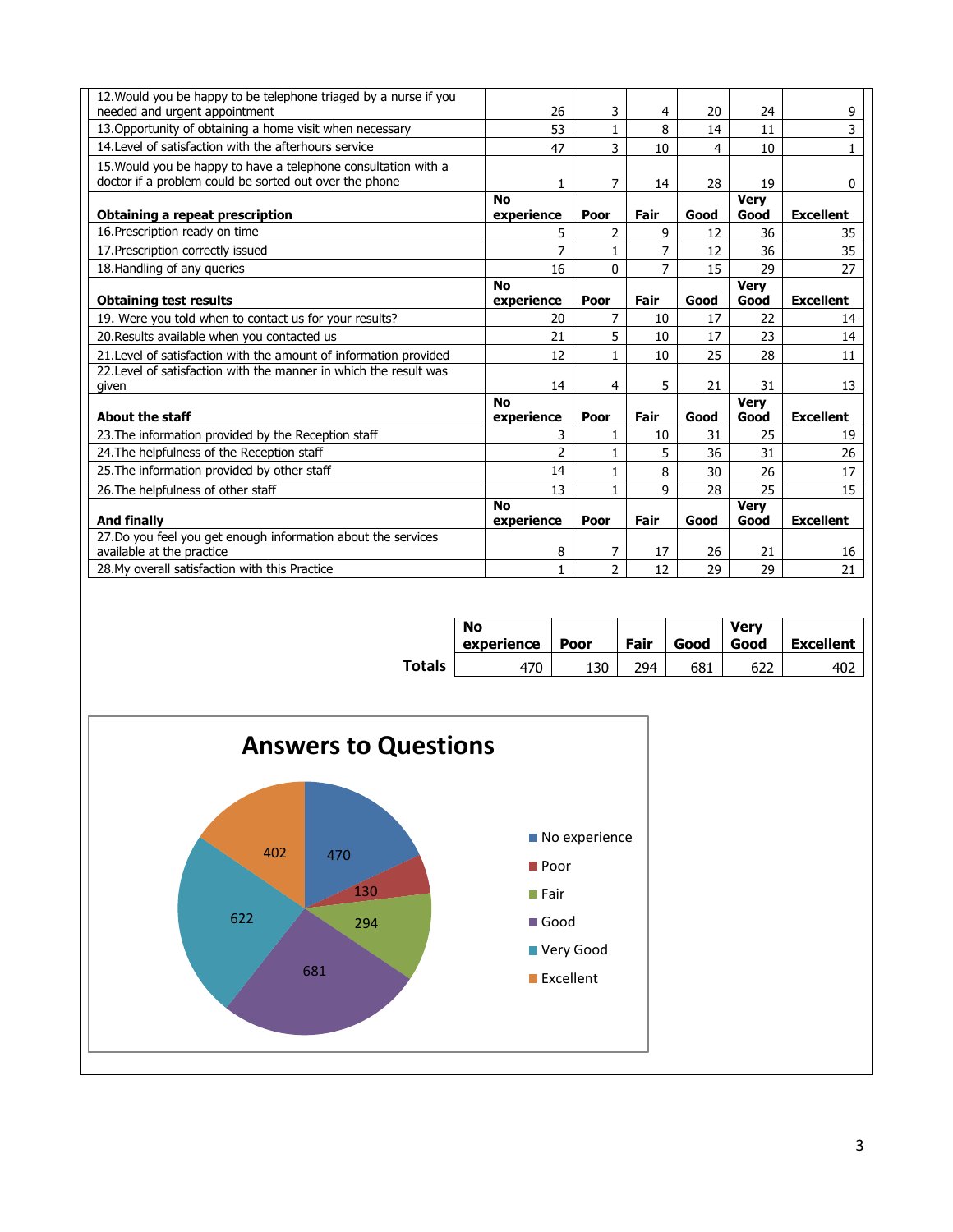

Additional patient comments:

"GP specialising in paeds would be amazing although I think Dr Singh is paeds orientated."

**"A ticket allocation system similar to supermarkets when waiting to book an appointment before 8am. There are usually a few people waiting in various places and it is sometimes difficult knowing who has arrived first."**

"Better service was in the old building. Not satisfied with this procedure."

**"Lizzie is an excellent Nurse."**

"More time to talk."

**"Need to have a water machine for patients to have a drink when needed."**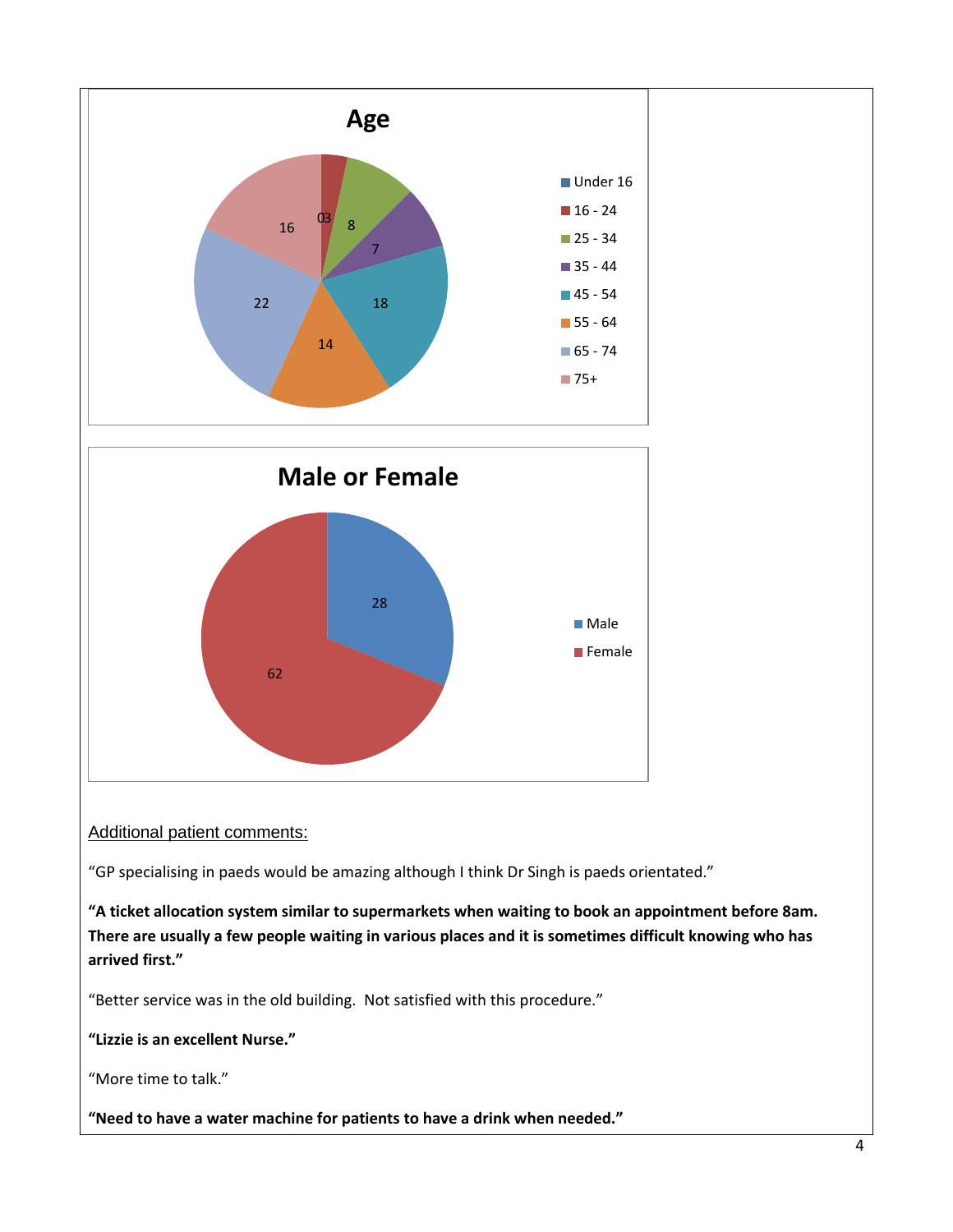"Waiting too long."

**"You need to get quis than I can answer the says a very good ex helphone service."**

"I don't visit that often but have always had a great overall level of service when need has arisen. No complaints whatsoever. Reception staff are always really helpful."

**"On several occasions I have not been contacted re test results. Not sure how best to get an appointment with a doctor. There seem to be techniques like turning up on day/ringing at a certain time that are not publicised."**

"I am very satisfied with staff and services."

**"No able to book an appointment in advance when needed."**

"Booking system is no good."

**"I have low immune system and when I need to phone that day I never get an appointment, same with emergency same with certain docs don't get me the right medicine so I suffer."**

"Main problem phones no answers."

**"I like the early on the day being able to see Dr."**

"More doctors please."

**"I do wish that late appointment service was provided as it's hard when you work 5 miles from here. Maybe a Saturday service should be offered for working people."**

"Want to see permanent doctors. Are there none."

**"Too many locums here with no continuity. I don't feel of any importance on a visit except for reception."**

"Sometimes it takes them ages to answer the phone in the mornings."

**"I feel the reception staff are not as friendly as they should be. They say there's no appointments but a friend calls just after and they have plenty."**

"Problems with prescriptions."

**Analysis of the patient survey and discussion of survey results with the PRG**

This describe how the patient survey results were analysed and discussed with PRG, how the practice and PRG agreed the improvement areas identified from the patient survey results and how the action plan was developed:

How the practice analysed the patient survey results and how these results were discussed with the PRG:

The questionnaire were analysed in house and the results discussed at the last PPG meeting.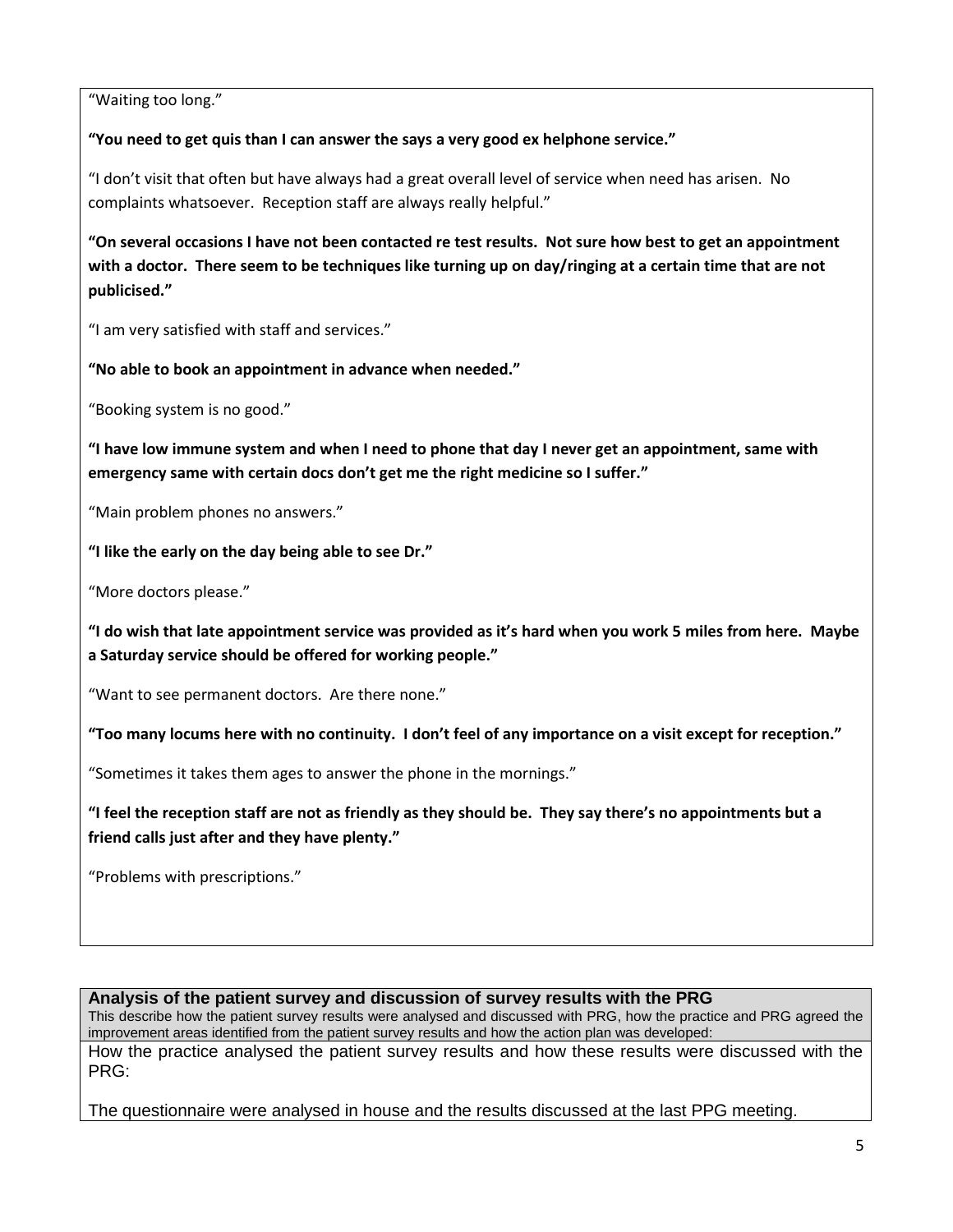The key improvement areas which we agreed with the PRG for inclusion in our action plan were:

Appointments Maintaining the number of GP's and Nurses Continuing to improve customer service skills for reception staff Communicating with patients and promoting patient education (including new information/TV screen)

We agreed/disagreed about:

Everyone was in total agreement

# **ACTION PLAN**

How the practice worked with the PRG to agree the action plan:

Had a meeting with members from the PPG to agree and action plan.

We identified that there were the following contractual considerations to the agreed actions:

Copy of agreed action plan is as follows:

| <b>Priority improvement area</b><br>E.g.: Appointments, car park, waiting<br>room, opening hours | <b>Proposed action</b>                            | <b>Responsible</b><br>person | <b>Timescale</b> | Date<br>completed<br>(for future<br>use) |
|--------------------------------------------------------------------------------------------------|---------------------------------------------------|------------------------------|------------------|------------------------------------------|
| Appointments                                                                                     | Introduction of Doctor First                      | Linda Lawton                 | 4 months         |                                          |
| Maintaining GP's and<br><b>Nurses</b>                                                            | Advertise posts                                   | Linda Lawton                 |                  |                                          |
| <b>Improving Customer</b><br>Service                                                             | In house update on<br>customer service            | Debbie Juett                 |                  |                                          |
| <b>Patient Education</b>                                                                         | Introduction of TV/Monitor<br>in the waiting area | Linda Lawton                 | 2 months         |                                          |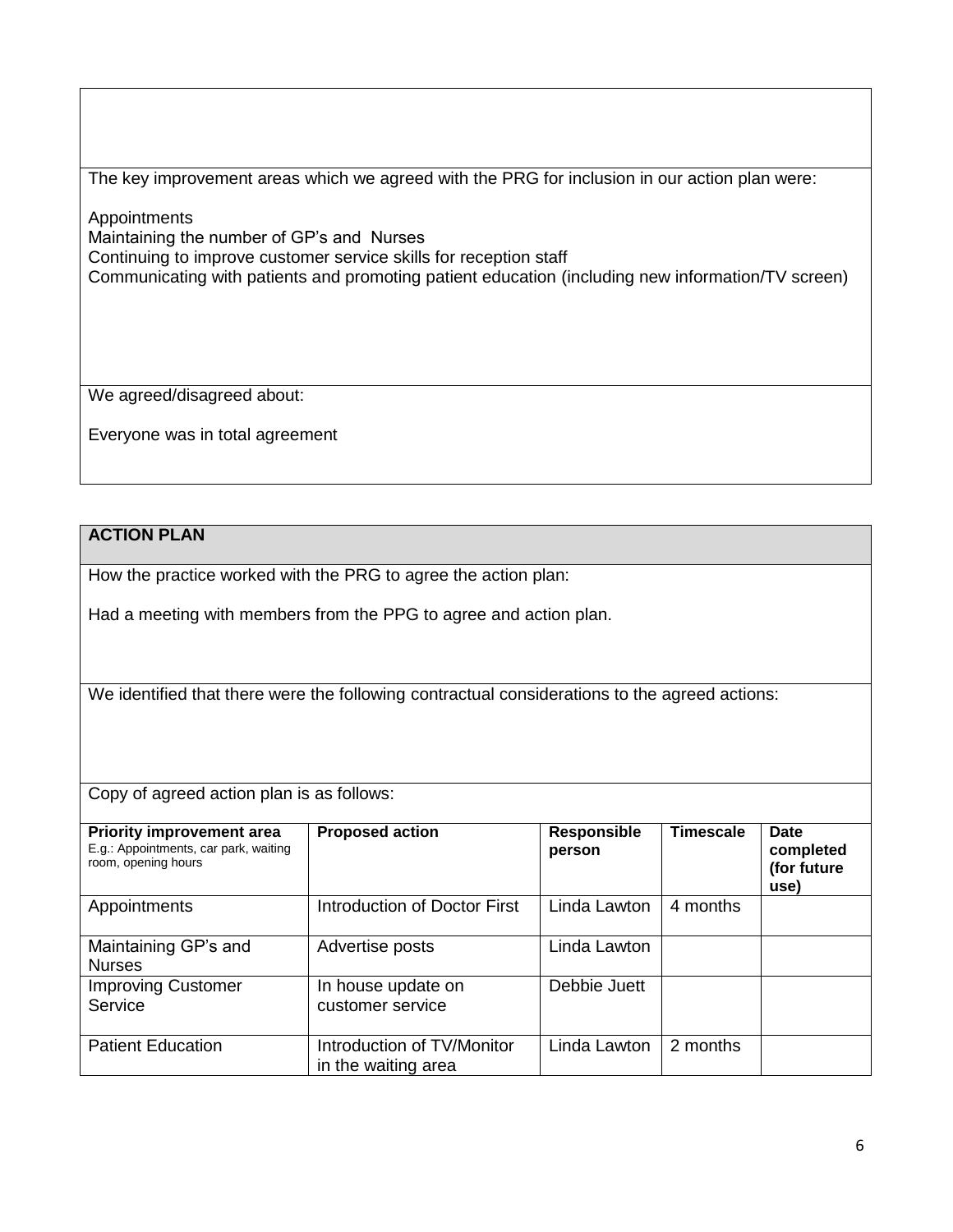### **Review of previous year's actions and achievement**

We have summarised below the actions that were agreed following the patient survey 2012/13 and whether these were successfully completed or are still on-going and (if appropriate) how any have fed into the current year's survey and action plan:

**"You said ……….. We did ………… The outcome was ………"**

**Extra Doctors – We recruited an additional doctor – This gave us more appointments**

**Attitude of staff – We introduced on-going training – Fewer complaints re staff attitude**

**Early/Late appointments – GP's starting earlier and nurse running evening clinics – Happier patients**

Where there were any disagreements between the practice and the PRG on changes implemented or not implemented from last year's action plan these are detailed below:

**No**

## **Publication of this report and our opening hours**

This is how this report and our practice opening hours have been advertised and circulated:

The report will be published on the website and copies will be available on our reception desk.

### **Opening times**

These are the practice's current opening times (including details of our extended hours arrangements)

| Monday    | $08.00 - 18.30$ |
|-----------|-----------------|
| Tuesday   | $07.00 - 18.30$ |
| Wednesday | $07.00 - 18.30$ |